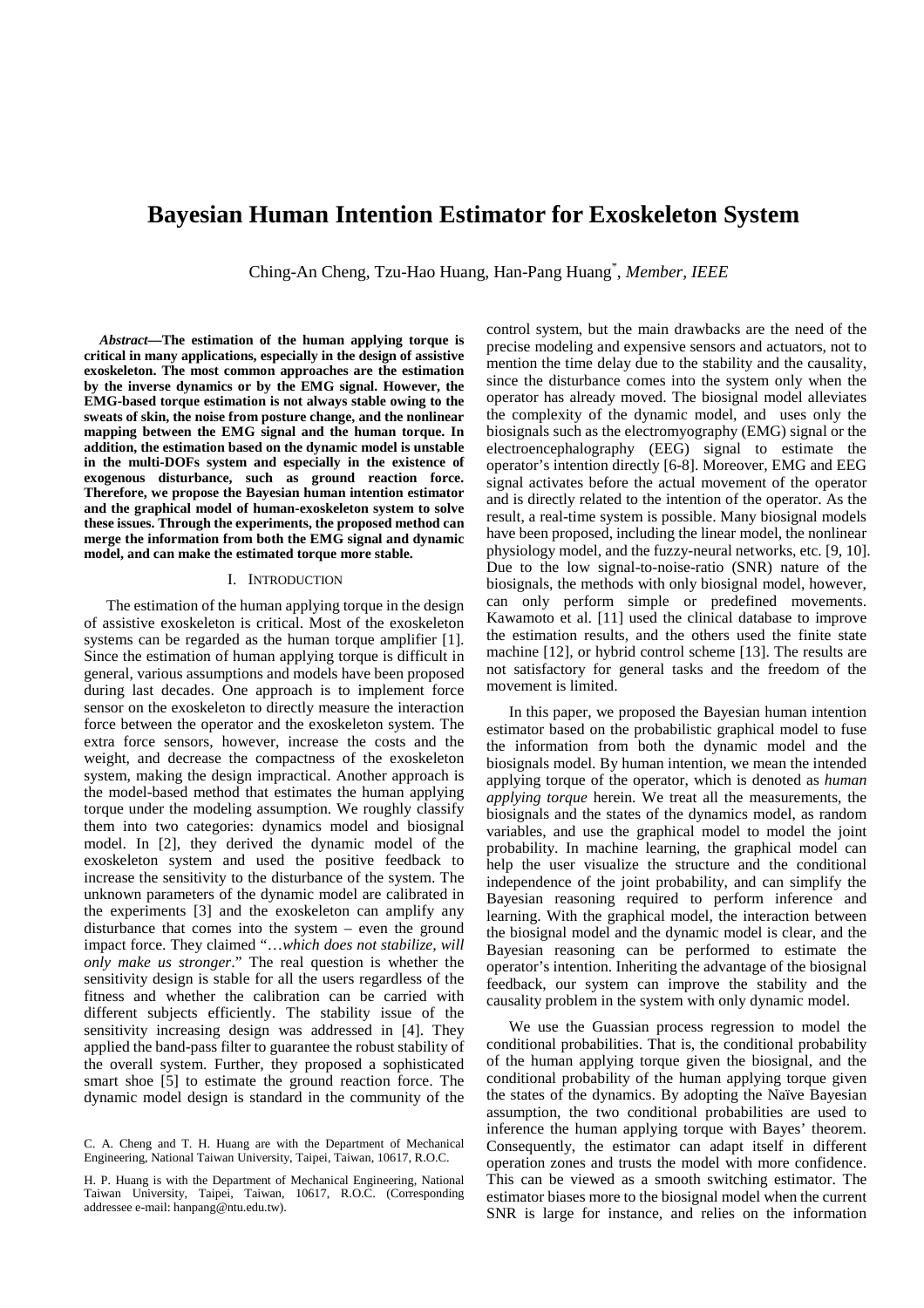provided by the dynamical model conversely. This method, therefore, takes the advantage of both the models.

The paper is organized as follows. Section II gives the brief reminder of the graphical model and the Gaussian process model. In Section III, we described the framework of the Bayesian human intention estimator, and we show how the Gaussian process can be learned in the experiments. In Section IV, we verify the performance of the proposed model in the experiments, and discuss the results in Section V. Finally, we conclude the contributions and give the future works in Section VI.

For clarity, we summarize the symbols used in this paper in Fig. 1. The bold uppercase denotes the matrix, the bold lowercase denotes the vector, and the others are scalar.  $N(\mathbf{x} | \boldsymbol{\mu}, \boldsymbol{\Sigma})$  is the multivariate Gaussian distribution of **x** with mean  $\mu$  and covariance matrix  $\Sigma$ .  $P(X)$  is the probability of the set *X* and the  $p(x)$  is the probability density function of the random variable *x.*

#### II. PRELIMINARIES

In this section, we review the essence of the graphical model and Gaussian process regression that will be used in the following section. Please refer to [14] for the details.

#### *A. Bayesian Networks and Graphical Model*

The Bayesian network is known as the directed graphical models in which the links has particular directionality indicated by the arrows. The directed link indicates the factorization of joint probability and each directed link represents the conditional probability. If there is a link that goes form node *a* to node *b*, we say *a* is the parent of *b*, and *b* is the child of *a*. Also, the joint probability can be factorized into  $p(a,b) = p(b \mid a) p(a)$ . We say a graph is fully-connected if there is a link between every pair of nodes. In particular, we consider here the directed acyclic graphs, which is the graph with no directed cycles.

One of the features of the directed graphical model is that it represents the conditional independence. This call d-separation, shorted for directed separation, and we give the definition as follows.

## **Definition 1.**

*Let* A*,* B*, and* C *be arbitrary non-intersecting sets of nodes in a directed acyclic graph. A path from* A *to* B *is* blocked *if one of the following holds:* 

*(1) the arrows on the path meet either head-to-tail or tail-to-tail at the node, and the node is in the set* C*, or* 

*(2) the arrows meet head-to-head at the node, and neither the node, nor any of its descendants, is in the set* C*.* 

*If all paths from* A *to* B *are blocked observing* C*, then we say*  A *is* d-separated *from* B *by* C*, and the graph implies that* A *and* B *are conditionally independent given* C, *i.e.* 

$$
P(A, B|C) = P(A|C)P(B|C)
$$

Once the factorization of the joint distribution is obtained from the graph, the inference is easy by using Bayes' theorem. Bayes' theorem is commonly used in machine learning algorithms, because it can incorporates the prior knowledge

in the learning. This is called maximum a posteriori estimation (MAP). Given the *a priori* probability, the algorithm returns the model that maximizes the *a posterior* probability after observing the outcomes.

## *B. Gaussian Process Regression*

Gaussian process model is one of the Bayesian machine learning methods, which incorporates the prior knowledge and can inference the probability distribution of the prediction directly. It assumes that the measurement noises  $\eta_i$ , *i=1,..,n,* are independent Gaussian random variables  $N(\eta | 0, \beta^{-1}I)$ , and  $\beta > 0$ . Under the noise assumption and the linear model assumption, each of the random variables in the model can be modeled by the Gaussian distribution. Therefore, the learning and the inference problems are equal to solving the conditional distribution of the Gaussian random variables.

Given the *N* training samples  $Z = X \times Y$ , where *X*={  $\mathbf{x}_i \in \mathbb{R}^d$  ,*i*=1,…,*N*},  $Y = \{ y_i = f(\mathbf{x}_i) + \eta_i$ , *i*=1,…,*N*},and  $f: \mathbb{R}^d \to \mathbb{R}$ , the conditional probability is then

$$
p(Y | X) = N(Y | \mathbf{\Phi} \mathbf{w}, \beta^{-1} \mathbf{I}), \qquad (1)
$$

where  $\mathbf{w} \in \mathbb{R}^{N_H}$ ,  $\phi: \mathbb{R}^d \to \mathbb{R}^{N_H}$ ,  $N_H$  is the dimension of the feature space and  $\mathbf{\Phi} = [\phi(\mathbf{x}_1) \cdots \phi(\mathbf{x}_n)]^T$ . Assuming that  $p(\mathbf{w}) = N(\mathbf{w} | \mathbf{0}, \alpha^{-1}\mathbf{I})$ , we know that the marginal probability of **t** :=  $\Phi w$  is given as  $N(t | 0, K)$ , where  $\alpha > 0$ ,  $\mathbf{K} = \alpha^{-1} \mathbf{\Phi} \mathbf{\Phi}^T$  is the Gramian matrix with entries defined as  $(K_{ij} = k(\mathbf{x}_i, \mathbf{x}_j) := \langle \phi(\mathbf{x}_i), \phi(\mathbf{x}_j) \rangle_H$  the inner product in the feature space. The marginal probability of *Y* is given by

$$
p(\mathbf{y}) = \int p(\mathbf{y} \mid \mathbf{t}) p(\mathbf{t}) d\mathbf{t} = N(\mathbf{y} \mid \mathbf{0}, \mathbf{C}), \quad (2)
$$

where  $\mathbf{C}$  : = $\mathbf{K} + \beta^{-1}\mathbf{I}$  an  $\mathbf{y} := [y_1, ..., y_N]^T$ . Finally, the Gaussian process regression model can be obtained by deriving the conditional probability of the new query point  $\mathbf{x}_{N+1}$  given the training data **y**, that is

$$
p(y_{N+1}(\mathbf{x}_{N+1}) | \mathbf{y}) = N(y_{N+1} | m(\mathbf{x}_{N+1}), \sigma^2(\mathbf{x}_{N+1}))
$$
  
\n
$$
m(\mathbf{x}_{N+1}) = \mathbf{k}^T \mathbf{C}^{-1} \mathbf{y}
$$
\n
$$
\sigma^2(\mathbf{x}_{N+1}) = c - \mathbf{k}^T \mathbf{C}^{-1} \mathbf{k}
$$
\n(3)

where **k** =  $[k(\mathbf{x}_{N+1}, \mathbf{x}_1) \dots \dots \dots \dots \dots \dots \dots \dots]^{T}$ , , and *c=*   $k(\mathbf{x}_{N+1}, \mathbf{x}_{N+1}) + \beta^{2}$ .

## III. BAYESIAN HUMAN INTENTION ESTIMATOR

#### *A. Graphical Model for Exoskeleton System*

In this section, we model the joint probability distribution of the exoskeleton system using the graphical model. We use the EMG signal **e** for the biosignal model, and the angular position **q**, angular velocity  $\dot{\mathbf{q}}$ , angular acceleration  $\ddot{\mathbf{q}}$ , and the exogenous disturbance sensor**d** for the dynamic model. Note that we do not assume the specific form or the quality of the sensors in this model. The estimator described in the next section can automatically optimize the use of information by adjusting the weighting of different models. Therefore, the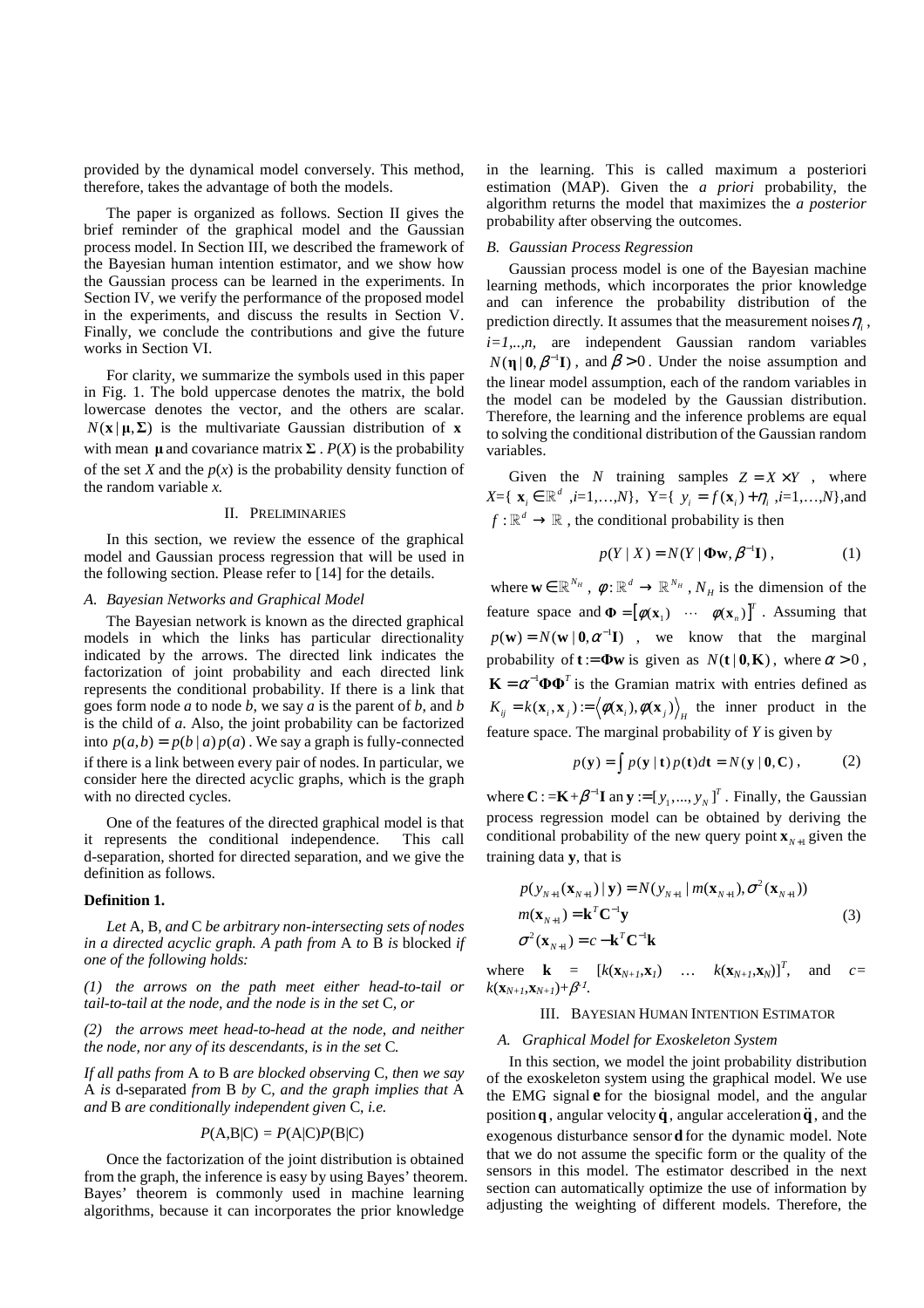exogenous disturbance sensor can even be simply the foot-switch.

In the proposed method, we made the following assumption.

## **Assumption.**

*The total torque* Στ *applied on each joints and the EMG signal* **e** *are d-separated by the human applying torque*  $\tau$ <sub>*H</sub>*,</sub> *i.e. the random variables are conditionally independent on the true human applying torque.* 

$$
P(\mathbf{e}, \Sigma \boldsymbol{\tau} \mid \boldsymbol{\tau}_H) = P(\mathbf{e} \mid \boldsymbol{\tau}_H) P(\Sigma \boldsymbol{\tau} \mid \boldsymbol{\tau}_H)
$$
(4)

This assumption is critical to build following graphical model. We argue this is a reasonable assumption, because we know the contribution of the operator into the system once we know the true human applying torque, and the value of the EMG signal becomes irrelevant. The contribution of the EMG signal to the total torque is blocked when the human applying torque is known.

We show the graphical model in Fig. 1, where the green nodes denote the random variables that can be observed in exoskeleton system and the others are the latent random variables. We explain the connection of the graphical model in the following. We assume that the operator is able to track any intended force, so the human applying torque  $\tau$ <sub>H</sub> determines the value of the EMG-signal **e** ; The total torque  $Στ$  applying on each joints is the summation of the human applying torque  $\tau$ <sub>H</sub>, torque provided by the exoskeleton  $\tau$ <sub>E</sub>, and the torque  $\tau_p$  is passed by the exogenous disturbance **d** via the transpose of the Jacobian, which is determined by the angular position **q** ; The total torque  $\Sigma \tau$  then affects the angular acceleration  $\ddot{q}$  given the current angular position  $q$ and the angular velocity  $\ddot{q}$  using the dynamics equation. In summary, the graphical models shows the causal relationship of the dynamics system of the exoskeleton given by

$$
\mathbf{M}(\mathbf{q})\ddot{\mathbf{q}} + \mathbf{B}(\mathbf{q}, \dot{\mathbf{q}})\dot{\mathbf{q}} + \mathbf{K}(\mathbf{q}) = \Sigma \boldsymbol{\tau} = \boldsymbol{\tau}_H + \boldsymbol{\tau}_E + \boldsymbol{\tau}_D \qquad (5)
$$

$$
\boldsymbol{\tau}_D = \mathbf{J}(\mathbf{q})^{\mathrm{T}} \mathbf{d} \tag{6}
$$

where  $\mathbf{M}(\mathbf{q}) \in \mathbb{R}^{n \times n}$  is the mass matrix,  $\mathbf{B}(\mathbf{q}, \dot{\mathbf{q}}) \in \mathbb{R}^{n \times n}$  is the Coriolis matrix,  $\mathbf{K}(\mathbf{q})$  is the gravity force,  $\mathbf{J}(\mathbf{q})$  is the Jacobian matrix of the current configuration, and *n* is the number of joints.

From the rules of graphical model, the path from the sensor information of the dynamic model,  $\mathbf{d}$ ,  $\dot{\mathbf{q}}$ ,  $\dot{\mathbf{q}}$ ,  $\dot{\mathbf{r}}_E$ , to the node of the human applying torque  $\tau$ <sub>H</sub> is unblocked when the angular acceleration  $\ddot{\mathbf{q}}$  is observed. In this case, *a posteriori* probability of the human applying torque can be inferred, and the estimated torque is the torque that maximizes the posterior probability. Then again, the EMG signal **e** can influence the human applying torque  $\tau$ <sub>H</sub> since it is its descendent.

## *B. Human Intention Estimation by Bayesian Reasoning*

From the graphical model in Fig.1, we can factorize the joint probability distribution into



Fig.1. Graphical model of the human-exoskeleton system

$$
p(\mathbf{e}, \mathbf{q}, \dot{\mathbf{q}}, \ddot{\mathbf{q}}, \mathbf{d}, \boldsymbol{\tau}_H, \boldsymbol{\tau}_E, \boldsymbol{\tau}_D, \boldsymbol{\Sigma}\boldsymbol{\tau})
$$
  
=  $p(\mathbf{e} | \boldsymbol{\tau}_H) p(\boldsymbol{\Sigma}\boldsymbol{\tau} | \boldsymbol{\tau}_H, \boldsymbol{\tau}_E, \boldsymbol{\tau}_D) p(\boldsymbol{\tau}_D | \mathbf{d}, \mathbf{q}) p(\ddot{\mathbf{q}} | \boldsymbol{\Sigma}\boldsymbol{\tau}, \mathbf{q}, \dot{\mathbf{q}}).$  (7)  
 $p(\boldsymbol{\tau}_H) p(\boldsymbol{\tau}_E) p(\mathbf{d}) p(\mathbf{q}) p(\dot{\mathbf{q}})$ 

The objective is to estimate the conditional probability of the human applying torque given the sensor information,

$$
p(\boldsymbol{\tau}_H \mid \mathbf{e}, \mathbf{q}, \dot{\mathbf{q}}, \ddot{\mathbf{q}}, \boldsymbol{\tau}_E, \mathbf{d}) \sim p(\boldsymbol{\tau}_H \mid \mathbf{e}) p(\boldsymbol{\tau}_H \mid \mathbf{q}, \dot{\mathbf{q}}, \ddot{\mathbf{q}}, \boldsymbol{\tau}_E, \mathbf{d}), \quad (8)
$$

which is the direct result from Bayes's theorem and the d-separation. The two parts correspond to the biosignal model and the dynamic model respectively. The estimated torque then can be computed as the torque that maximizes the conditional probability.

The two conditional probability distribution are essentially two Gaussian distributions with means  $\mu_{Bio}$ ,  $\mu_{Dyn}$ and covariance matrices  $\Sigma_{\scriptscriptstyle Bio}$ ,  $\Sigma_{\scriptscriptstyle Dvn}$ ,

and

$$
p(\tau_H | \mathbf{q}, \dot{\mathbf{q}}, \ddot{\mathbf{q}}, \tau_E, \mathbf{d}) = N(\tau_H | \mathbf{\mu}_{Dyn}, \Sigma_{Dyn})
$$
  

$$
\mathbf{\mu}_{Dyn} = \Sigma_{Dyn} (\Sigma_{inv} + \Sigma_D)^{-1} (\mathbf{\mu}_{inv} - \tau_E - \mathbf{\mu}_D) , \qquad (10)
$$
  

$$
\Sigma_{Dyn} = (\Sigma_H^{-1} + (\Sigma_{inv} + \Sigma_D)^{-1})^{-1}
$$

 $p(\tau_{H} | \mathbf{e}) = N(\tau_{H} | \mathbf{\mu}_{Bio}, \Sigma_{Bio})$  (9)

where

$$
p(\Sigma \tau \mid \mathbf{q}, \dot{\mathbf{q}}, \ddot{\mathbf{q}}) = N(\Sigma \tau \mid \mathbf{\mu}_{\text{inv}}, \Sigma_{\text{inv}})
$$
(11)

$$
p(\tau_D | \mathbf{q}, \mathbf{d}) = N(\tau_D | \mathbf{\mu}_D, \Sigma_D)
$$
 (12)

$$
p(\tau_H) = N(\tau_H | \mathbf{0}, \Sigma_H), \qquad (13)
$$

and  $N(\tau_H | \mu_{Bio}, \Sigma_{Bio})$ ,  $p(\Sigma \tau | q, \dot{q}, \ddot{q})$ ,  $p(\tau_D | q, d)$  are the Gaussian process models of the biosignal, the inverse dynamics, and the exogenous disturbance force, respectively, with the mean and the covariance matrix expressed as in (3), and  $p(\tau_H) = N(\tau_H | \mathbf{0}, \Sigma_H)$  is the *a priori* probability of the human applying torque with covariance matrix  $\Sigma$ <sub>*H*</sub>. The conditional probabilities can be easily derived by using the properties of the Gaussian distribution; we leave it for the interested readers due to the limited space.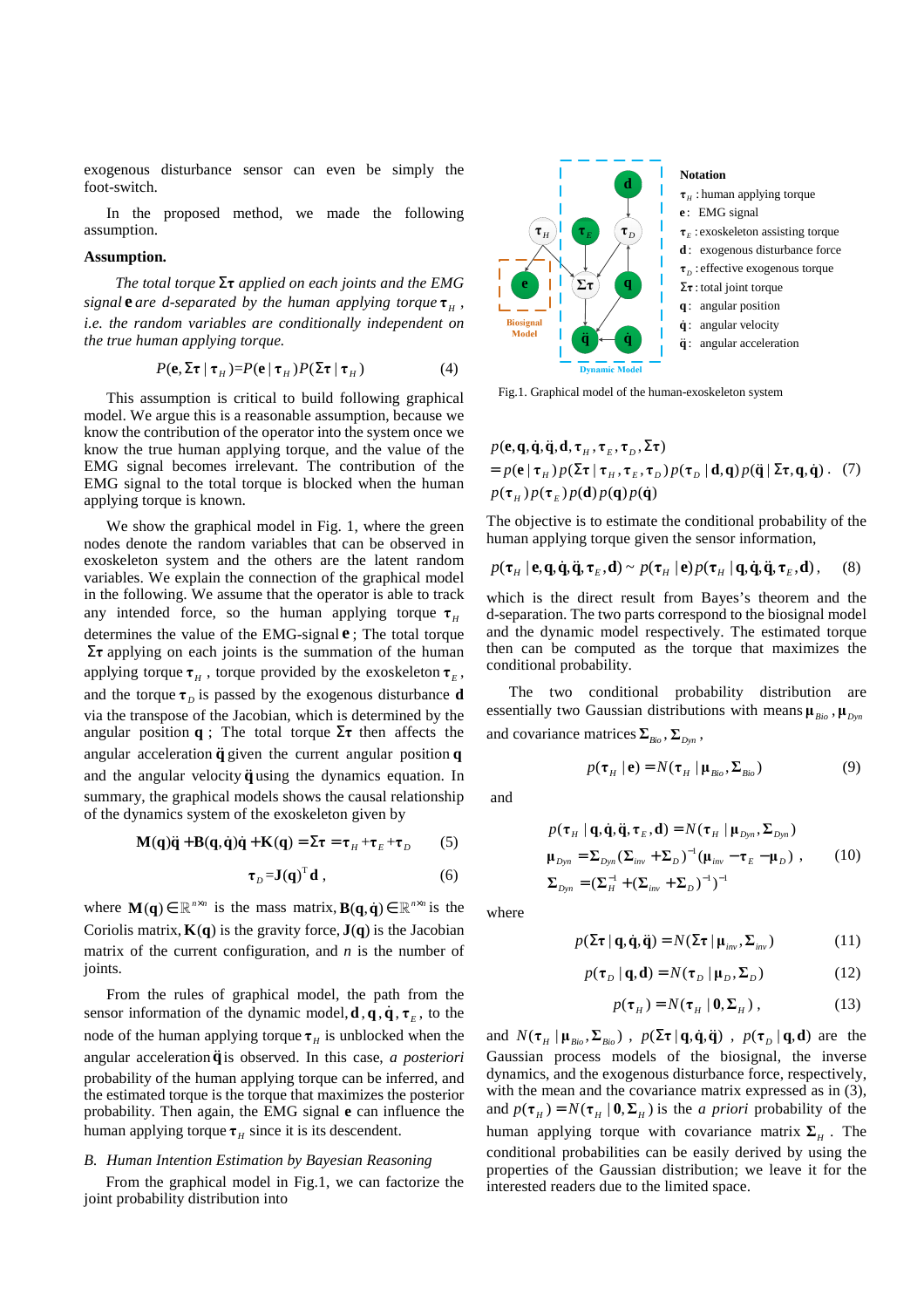We use three Gaussian process models in the framework of the proposed Bayesian human torque estimator, and all of them can be learned by MAP in the experiments with the proposed exoskeleton system, which will be detailed in the next section. With the Gaussian process models, the estimator is the MAP solution of the Gaussian distribution that governs all the equations given by

$$
p(\mathbf{\tau}_H \mid \mathbf{e}, \mathbf{q}, \dot{\mathbf{q}}, \ddot{\mathbf{q}}, \mathbf{\tau}_E, \mathbf{d}) = N(\mathbf{\tau}_H \mid \hat{\mathbf{\mu}}_H, \hat{\Sigma}_H)
$$
  
\n
$$
\hat{\mathbf{\mu}}_H = \hat{\Sigma}_H (\Sigma_{Bio}^{-1} \mathbf{\mu}_{Bio} + \Sigma_{Dyn}^{-1} \hat{\mathbf{\mu}}_{Dyn})
$$
\n
$$
\hat{\Sigma}_H = (\Sigma_{Bio}^{-1} + \Sigma_{Dyn}^{-1})^{-1}
$$
\n
$$
\hat{\mathbf{\tau}}_H := \arg \max p(\mathbf{\tau}_H \mid \mathbf{e}, \mathbf{q}, \dot{\mathbf{q}}, \ddot{\mathbf{q}}, \mathbf{\tau}_E, \mathbf{d}) = \hat{\mathbf{\mu}}_H
$$
\n(15)

From (14), the estimator is the weighted mean of different models by the precision matrices (the inverse of the covariance matrix). Given the current state, the estimator trusts the estimation of the model with the higher precision more. This can only be accomplished by the use of the Gaussian process model. The estimator will consistently bias to one of the models if the traditional regression is used. Also, we note that the online computation of the Gaussian process is fast if the model is linear, since many of the matrix inverses can be pre-computed.

## *C. Learning the Gaussian Process Regression Model*

In this section we give the design of the experiments to learn the Gaussian process models in the proposed Bayesian human torque estimation framework. We want to lessen the hardware requirement of the exoskeleton system by the sophisticated computing. The only required hardware of the proposed estimator is the torque control loop and the position control loop in the exoskeleton system, the biosignal feedback, such as the EMG sensor, and the exogenous disturbance sensor of any form. These are more feasible in practice.

### *1) The Biosignal Model*

To learn the conditional probability  $p(\tau_H | \mathbf{e})$ , we take use of the joint force sensor in the exoskeleton in the force control loop. In the experiments, the operator is asked to wear the exoskeleton with the EMG sensors. Then the controller of the exoskeleton is set to position regularization mode with different postures, rejecting any disturbance that deviates the mechanism from the current position. The operator is then asked to try to move his leg with arbitrary force, and the computer records the EMG signals and the torque sensing value of the motors. Assuming that the position controller can fix the current position, the Gaussian process model can be performed to learn the mapping between the EMG signal and the torque, that is  $p(\tau_H | e)$ . Without loss of generality, we use the simple linear model to model the mapping in this paper. Linear model in our experience is sufficient to model relationship in most postures. A more complex model considering the current angular position **q** can also be used to obtain a more accurate model, we left it for the future works.

#### *2) The Inverse Dynamics Model*

The dynamics of the exoskeleton system can be derived based on Euler-Lagrange equation [15], and it can be identified that the total joint torque is linear in terms of the unknown parameters. Therefore, we can build a linear

Gaussian process model as mentioned in the previous section. In the experiments, the operator is asked to wear the exoskeleton and to relax. The controller of the exoskeleton is set in position control mode to track some predefined trajectories. If the trajectories are sufficient rich [16], then the underlying model can be identifying by the feedback of the torque sensor information and the current state of the exoskeleton to build the model of the conditional probability  $p(\Sigma \tau | \mathbf{q}, \dot{\mathbf{q}}, \ddot{\mathbf{q}})$ .

### *3) The Exogenous Disturbance Model*

As mentioned in previous section, we do not assume the specific form of the exogenous force sensor. In general, the exogenous disturbance in the exoskeleton system is the ground reaction force, and the force sensor is footpad. The proposed method, however, are not limited to this sensor. Other types of the force sensors, even the footswitch in the worst case, can also be adopted to improve the overall accuracy.

Two scenarios of the experiment are both possible to learn the conditional probability  $p(\tau_p | q, d)$ . In the first case, the operator is asked to wear the exoskeleton and relaxed, and the controller of the exoskeleton is set to position regularization with different postures. In each posture, disturbances are injected artificially, and the sensor feedback of the exogenous senor, torque sensor, and the angular position are used to learn the Gaussian process model.

In the second case, we collect the data based on the learned inverse dynamics model and the measurement of the torque sensor. We design this scenario because it is sometimes more convenient for the experimenter to collect the data while not constraining the movement of the exoskeleton. This is can be done by using the learned model of the inverse dynamics. From the dynamic equation, we know that  $\tau_D = \Sigma \tau - (\tau_H + \tau_E)$ . Since knowing the human applying torque is generally impossible, we can, however, ask the operator to relax the muscles during the data collection as the trick in the previous experiments. With the learned inverse dynamics model at hand, the noise model in the Gaussian process (1) depends on the prediction of the inverse dynamics model, that is to set  $\mathbf{C} = \mathbf{K} + \mathbf{\Sigma}_{inv} + \beta^{-1} \mathbf{I}$  in (2). Since the measurement of  $\tau_p$  is depending on the estimation of  $\Sigma \tau$ , the learned Gaussian process model couples with the uncertainty of  $p(\Sigma \tau | q, \dot{q}, \ddot{q})$ . In summary, during the experiment, the operator is asked to wear the exoskeleton in relaxation. The controller is then set to be position controller to track some predefined trajectories. The computer collects the data of the torque sensor, the exogenous disturbance sensor, and the states of the exoskeleton. The conditional probability  $p(\tau_p | q, d)$  is modeled by the Gaussian regression to learn the mapping from **q** and **d** to  $\tau_p = \Sigma \tau - \tau_F$ .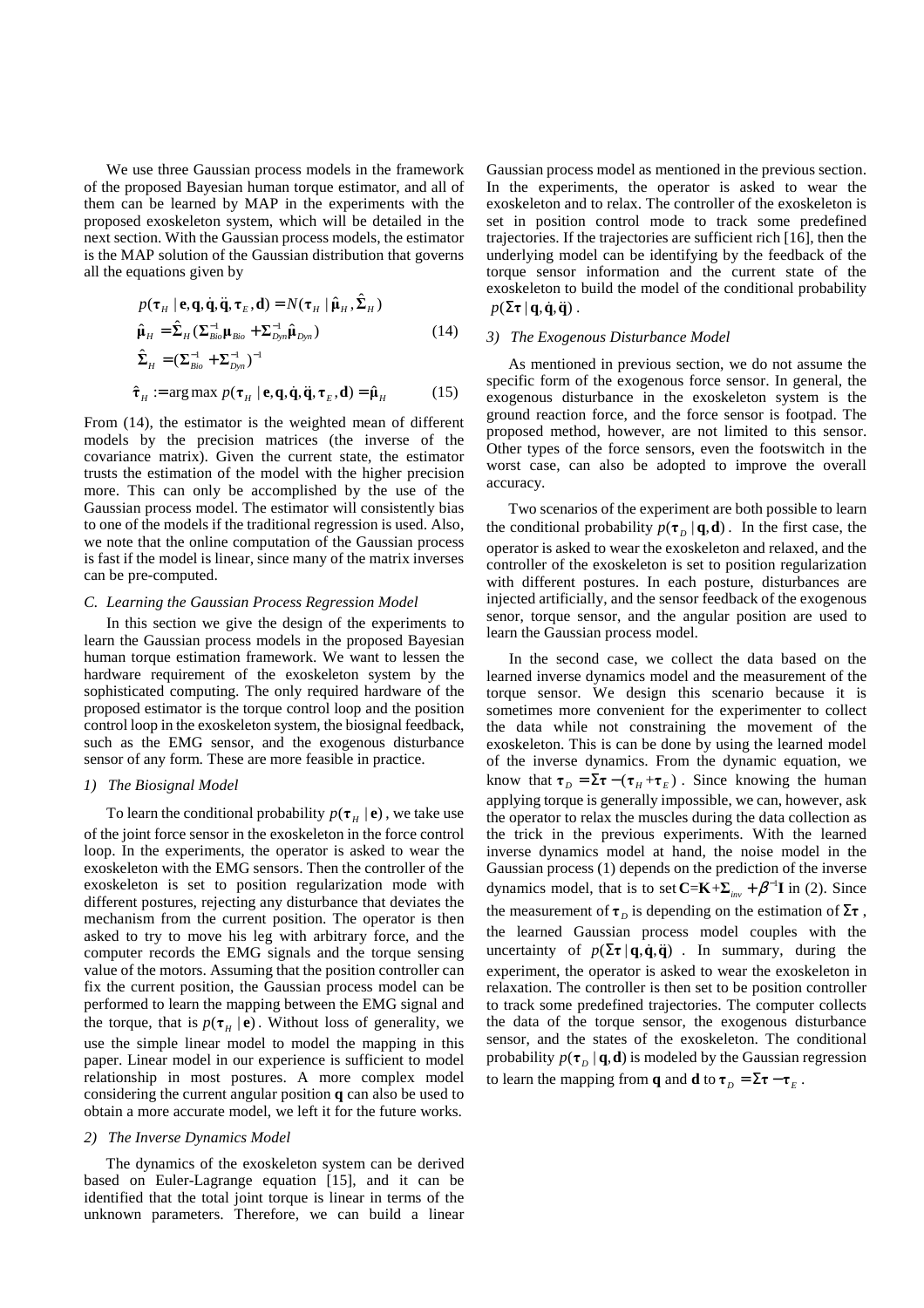

Fig. 2. Exploded view of the proposed backdrivable torsion spring actuator, Knee orthosis, and Backdrivable torsion spring actuator

#### IV. EXPERIMENTS

In the following experiments, the data acquisition and the controller are implemented on a sbRIO-9642 embedded control and acquisition system (National Instrument Inc.) with sampling rate 250 Hz. To train each Gaussian process model, 6000 training data are sampled uniformly randomly from the recorded data in the previously described experiments. The EMG signals are measured by the active surface EMG electrode with pre-amplifier (B&L Engineering, Inc.) placed on the quadriceps femoris and hamstring muscle, which is later rectified and the DC-component is removed; the states of the exoskeleton systems are calculated by numerical difference; the exoskeleton torque  $\tau_E$  is measured by the backdrivable spring torsion actuator (BTSA) described below. In addition, all the measurements are filtered by a second-order Butterworth filter with cutoff frequency 15 Hz.

## *A. Backdrivable Spring Torsion Actuator (BSTA)*

In order to collect the sufficient data for building the dynamic model, the biosignal model, and therefore the Bayesian human intention estimator, a BTSA system is constructed using a simple torsion spring, bevel gears, and an actuator. The soft stiffness of the BTSA provides mechanically intrinsic safety and measures the torque between the human and the actuator. Fig. 2 shows the exploded view of the BTSA. Two potentiometers are used. Inside, one potentiometer is inserted into the spring to measure the deflection of the torsion spring, which can be used to calculate the output torque via Hooke's law. The knee angle **q** is measured by the other potentiometer via the belt transmission between the output joint and the input shaft of the potentiometer. For the specification of the BTSA, please refer to [13]. Finally, we note that with the BTSA the angular positoin of the output linke can be measured directly, so the effect of the spring can be neglected.

#### *B. Experimental Setting and Procedures*

Here, the knee swing motion is used as a toy example to demonstrate the Bayesian human intention estimator for the limited space. In this experiment, the subject was a 31-years-old and healthy male, who was asked to sit on a chair and to drape his foot over the floor. The data collection processes are described in the previous section, although we do not consider the exogenous disturbance sensor in this preliminary stage. By those data, the Bayesian human intention estimator can be learned, and the results suggest the benefit of this approach. Although this is a simple demonstration without the exogenous disturbance, the proposed model can be generalized to any other human motions and situations.



Fig. 3. Measured and estimated human applying torque by biosignal model



Fig. 4. Measured and estimated torque of dynamic model

In the task for testing the Bayesian human intention estimator, the subject is asked perform voluntary movements with the exoskeleton. In this experiment, there is no assistive torque provided by the exoskeleton. The purpose of this simple example is to demonstrate the characteristics of the proposed estimator.

### V. EXPERIMENTAL RESULTS

### *A. Results of EMG Model*

The collected data and the biosiganl model are shown in Fig. 3. The solid black line is the measurement, the solid blue line is the estimation, and the dash blue indicated the interval within two standard deviations. It reveals that the variance of the prediction is different in different regions. The regions in which the variance is small mean more reliable prediction. The measured torque and estimated torque have the same tendency, and their values are similar.

## *B. Results of the Inverse Dynamics Model*

Fig. 4 shows the estimated torque of the dynamic model and the measured torque, which are used to verify the inverse dynamics model, since no exogenous disturbance model are used in this simple experiment. Despite of inconsistency in the extreme values, they still share the same tendency, and their values are similar. In addition, the result dynamic model in this experiment is much better than that of the biosignal model in terms of both accuracy and prediction variance, because there is no exogenous disturbance is this experiment, and that the linear biosignal model is only an approximation of the true mapping.

#### *C. Results of Graphical Model*

The comparison of the estimation of the Bayesian human intention estimator, the dynamic model, and the biosignal model is shown in Fig. 5. Note that this is the swing motion without the assistance of the exoskeleton, so the exoskeleton torque is caused by the mechanical impedance between the